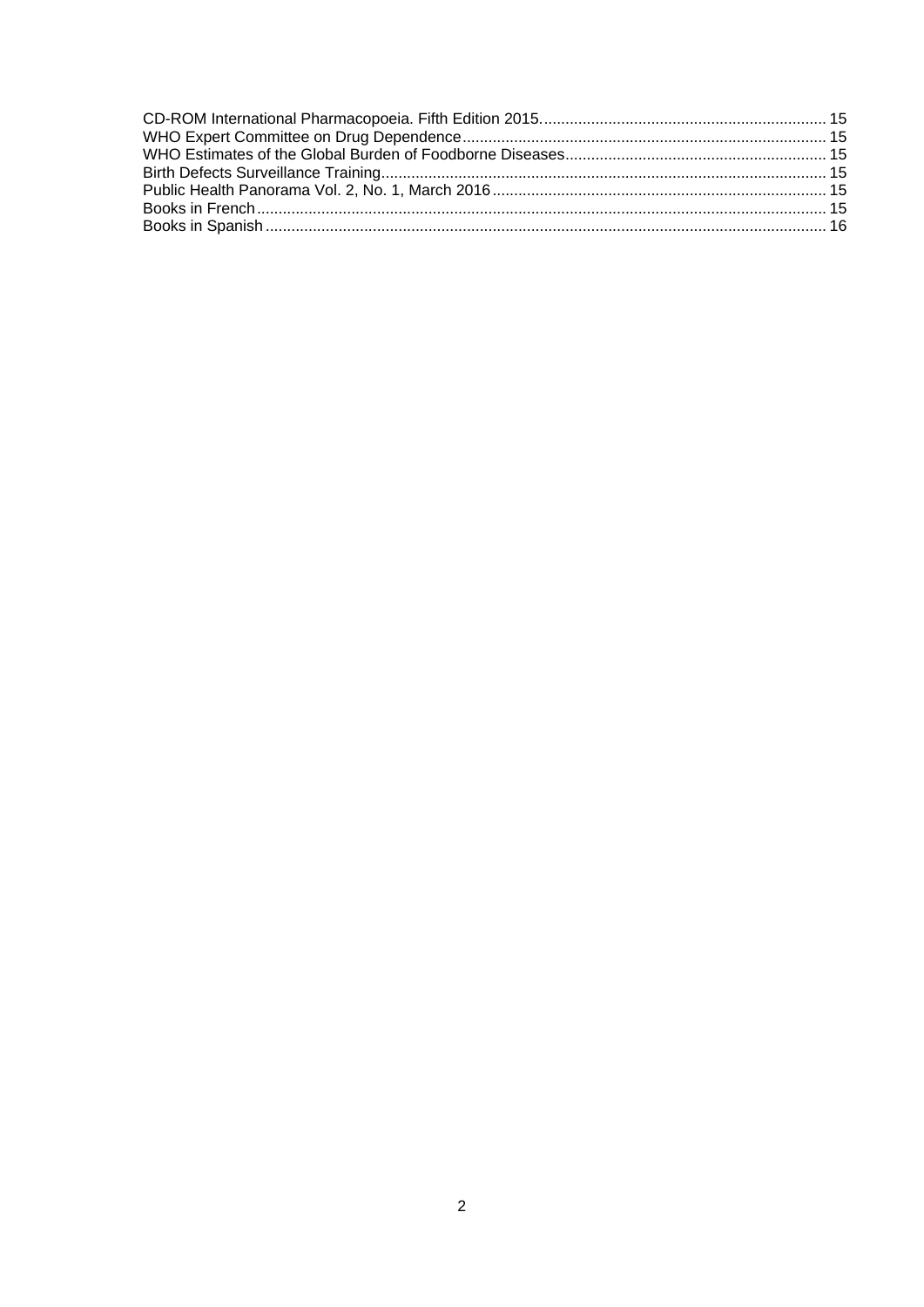# <span id="page-2-0"></span>**1. EUPHA update**

# <span id="page-2-1"></span>**EUPHA supports the Mexico Declaration for circulatory health**

The [Mexico Declaration](http://www.world-heart-federation.org/wcc-2016/the-mexico-declaration/) is a historic circulatory health declaration that was signed by leading global organisations at the World Congress of Cardiology and Cardiovascular Health 2016. The Declaration, reproduced in full below, is a firm commitment to tackle cardiovascular disease (CVD), the world's leading cause of premature death, recognizing that global action, national plans and a common vision are needed to achieve this.

# <span id="page-2-2"></span>**World No Tobacco Day - We Care**

For the World No Tobacco Day, EUPHAnxt and EUPHA launched the 'we care' campaign, asking everyone in the network to contribute to build a smoke-free world by talking to at least one smoker (a friend, a relative, or even a stranger) and:

- inform him/her how important he/she is for future society; and
- suggest him/her to stop smoking.

This campaign lead to a number of reactions in our network including a large number of national campaigns on the topic.

# <span id="page-2-3"></span>**EUPHAnxt update**

We are very pleased to announce that one of our EUPHAnxt coordinators, Ms Tjede Funk, has successfully obtained her Master degree in Global Health at the Department of Public Health Sciences of the Karolinska Institute, Sweden. Her master thesis was on: Health Extension Workers' experiences of working with two different follow-up recommendations for children with unclassified fever. Tjede will continue to coordinate the EUPHAnxt network.

# <span id="page-2-4"></span>**PhD thesis Dr Natasha Azzopardi Muscat**

We congratulate our president-elect, Dr Natasha Azzopardi Muscat, with the successful defense of her PhD thesis on 28 June at Maastricht University, The Netherlands.

# <span id="page-2-5"></span>**2. European Public Health Conference**





# **9th European Public Health Conference: All for Health, Health for All Austria Centre Vienna, 9 - 12 November 2016**

# <span id="page-2-6"></span>**Pre-conferences**

The pre-conference programme is available on the EPH Conference website. This year we offer interesting sessions on mental health and architecture, pricing of food, safety promotion, patient participation, health information, health promotion, workforce governance, public health preparedness and the results of the Joint Action on chronic diseases.

Check the preconference webpages for regular updates as the programme is still expanding. <https://ephconference.eu/2016-pre-conference-programme-235>

# <span id="page-2-7"></span>**Registration**

Registration for the EPH Conference is open. You can benefit from early bird registration fees until 1 September. Registration for pre-conferences is required also when they are offered free of charge to delegates.

# <span id="page-2-8"></span>**Abstract decisions**

The EPH Conference Executive Board met on 13 June 2016 to decide on cut-off points for workshops, oral presentations, pitch presentations and poster presentations. The following decisions were made: Workshops 90 minutes average score of 4.950 or higher were accepted in the programme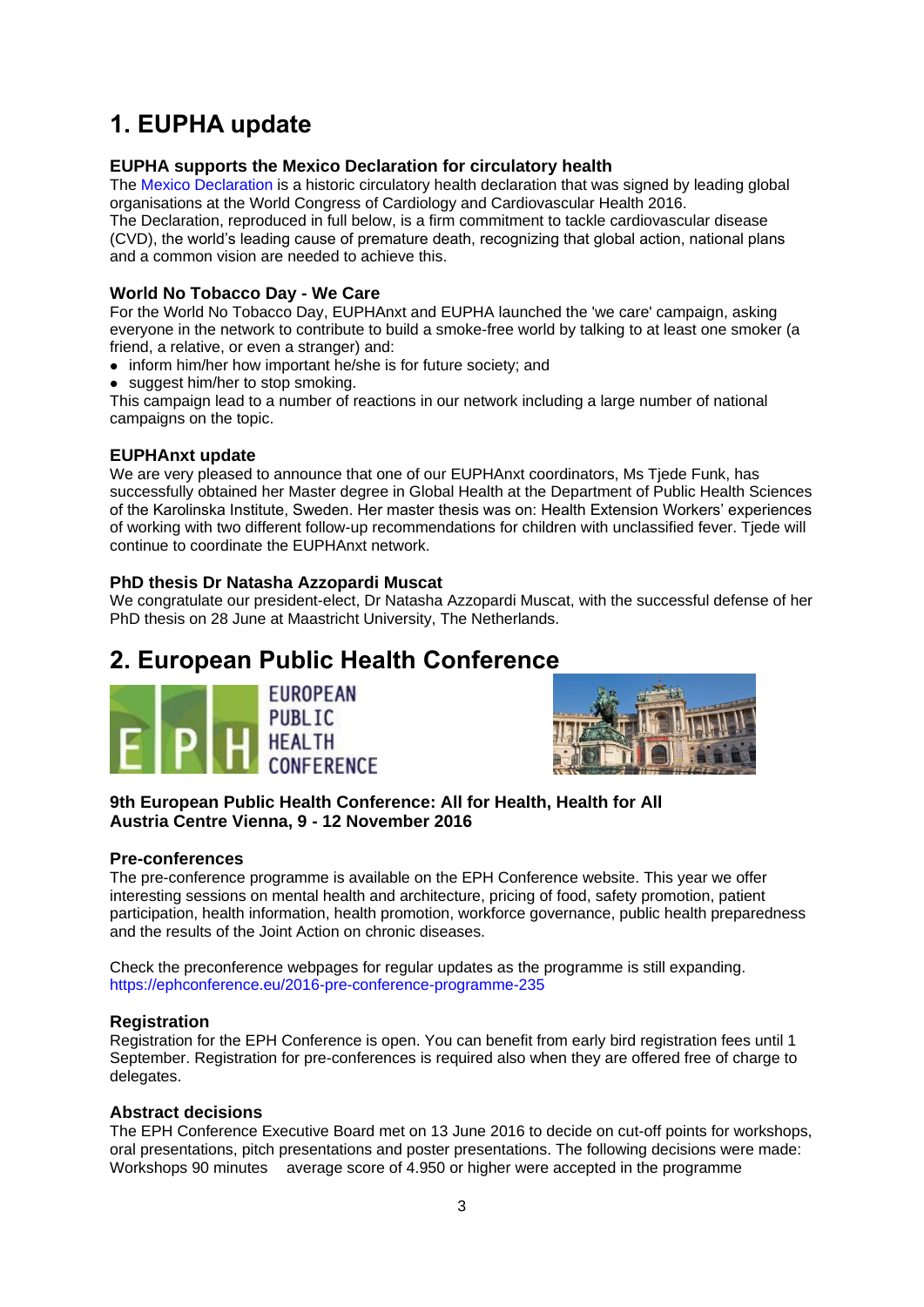| Workshops 60 minutes | average score of 4.000 or higher were accepted in the programme      |
|----------------------|----------------------------------------------------------------------|
| Oral presentations   | average score of 5.000 or higher were accepted                       |
| Pitch presentations  | average score of 4.375 or higher were accepted                       |
| E-Poster walks       | average score of 4.000 or higher were accepted in the E-poster walks |
| E-Poster displays    | average score of 3.500 or higher were accepted as E-poster displays  |

The preliminary programme will be available shortly.

# <span id="page-3-0"></span>**3. EUPHA members update**

# <span id="page-3-1"></span>**Message to all SSM members, and to EUPHA and FPH:**

By now you will have seen the result of the UK's referendum on membership of the European Union.

Having sought the express permission of its 500+ members, the Society for Social Medicine issued a statement on 24th May lending its public support to the "Healthier In" and "Scientists for EU" groups in favour of the UK's continued membership of the EU. The overwhelming support received for this position – from 82% of those who voted compared to just 4% of respondents who believed that the Society should support groups backing exit from the EU – reflected the general feeling among the scientific community in the UK that membership of the EU was beneficial to the health of the UK population and for European research potential.

We are thus very disappointed by the result of the referendum that the UK should leave the EU. At this stage we are faced with uncertainty regarding the process of withdrawal. We would like to reassure you that as a Society we remain fully committed to the European Public Health Association and to maintaining good working relationships with European countries and organisations. We appreciate the invaluable contribution to research in social medicine within the UK that is made by researchers from other countries including EU nationals. The Society for Social Medicine is committed to recognition of public health as a global issue and we will work through the difficult times ahead to ensure that we continue to collaborate as fully as possible with our international partners to advance knowledge for population health.

#### Professor Aileen Clarke, President

On behalf of the committee of the Society for Social Medicine

## <span id="page-3-2"></span>**French Society of Public Health: joint statement Health must be addressed by the International climate conference COP21**

## *Joint Declaration of the French Public Health Association, the French Society of Environmental Health, the French Medical Council,*

*supported by their European partners: The European Public Health Association (EUPHA), Standing Committee of European Doctor (CPME), and the European Council of Medical Orders (CEOM)* 

*and their international partners: the World Medical Association (WMA), the Health and Environment Alliance (HEAL), and the Conférence Francophone des Ordres des Médecins (CFOM).* 

Paris, June 29, 2015

The 21st Conference of the Parties of the UN Framework Convention on Climate Change (COP21) will take place in December in Paris. It is an important opportunity to tackle the impact of climate change on health by drafting a genuine universal agreement which would put health to the foreground in the debate on climate change and would reduce the serious health-related risks the world faces today. The major, future climatic phenomena represent a significant risk both for health as well as for the lives of the most vulnerable people. The consequences on individuals' health will vary substantially depending on their economic, social and cultural background.

Public health actors and the entire global medical community welcome all measures which prevent the degradation caused by climatic events, the impact of which can be observed on a daily basis (floods, storms, desertification, changes to the ecosystem for both flora and fauna – including disease vectors – , extreme weather conditions...), and which prevent the direct and indirect consequences of these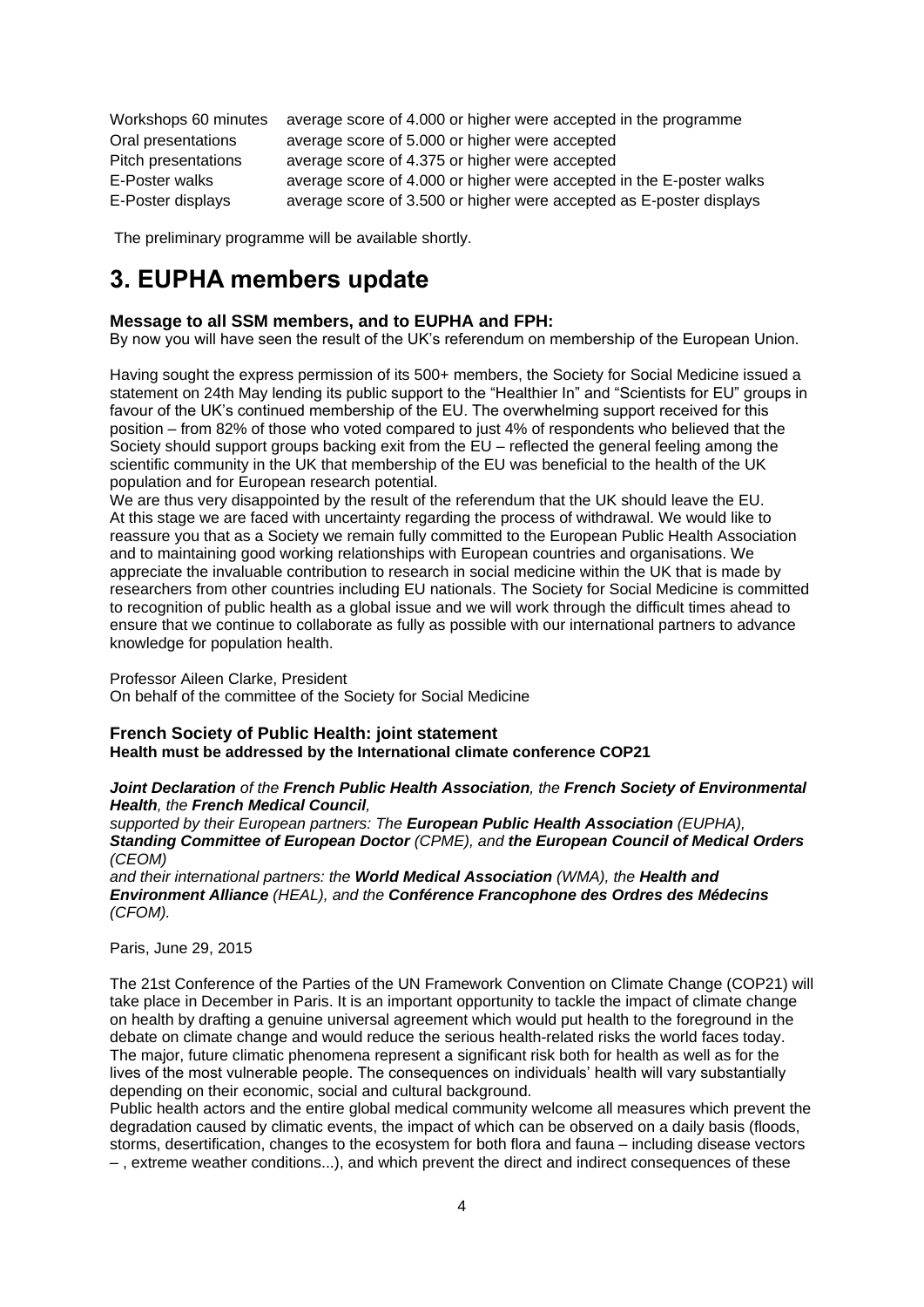impacts on the health of individuals and populations: deaths and medical emergencies, infectious diseases, physical and mental disabilities, breakdowns within the healthcare supply chain and the existing health infrastructure, and mass displacement of populations. Any climate-related action that recognizes these challenges should maintain and improve health, benefit sustainable development and enhance worldwide equity.

The signatories are therefore concerned that the COP21 does not take health measures that are necessary to address climate-related events and consequences sufficiently into account. On the occasion of this global summit, the signatories want to see reiterated the legitimate role and place of health professionals who are involved at many different levels in providing healthcare for the current and future victims of climate change consequences:

• In their role in the prevention of diseases caused by climate-related disasters and the promotion of public health policy at the service of the patients;

• In their role as healthcare providers for populations in emergency health situations where urgent primary health care interventions are required; and

• In addressing chronic diseases or illnesses caused by climate change.

The healthcare sector, health professionals and especially doctors should take an active role in preparing society for these challenges as well as helping to tackle the consequences. The official COP21 agenda must therefore increase the focus on health challenges2 and increase the involvement of health professionals.

Signatories ask the French authorities to explicitly include health in the final negotiations and commitments of COP21.

# <span id="page-4-0"></span>**SESPAS - June update**

SESPAS joined late April the [Health and Trade Network i](http://www.healthandtradenetwork.org/)n order to collaborate with other societies and experts to prevent the negative health effects from international trade agreements like the TTIP (Transatlantic Trade and Investment Partnership, see [SESPAS' statement on TTIP\)](http://www.sespas.es/adminweb/uploads/docs/Posicionamiento%20SESPAS%20TTIP%20nov2015.pdf). The society endorsed WFPHA's [A Global Charter for the Public's Health](http://wfpha.org/wfpha-projects/14-projects/171-a-global-charter-for-the-public-s-health-3) and published a [press release](http://www.sespas.es/adminweb/uploads/docs/NP%20Carta%20Global%20para%20la%20SaludPublica%20mayo2016.pdf) explaining in Spanish the aims of the charter and the importance of public health associations in aiding governments to design their health agendas.

SESPAS' president, Prof. Beatriz González López-Valcárcel, participated in an [online debate](http://www.powerfulconversations.net/webinar/los-retos-del-sistema-de-salud-actual/) on the challenges of the Spanish health care system. And past-president Prof. Ildefonso Hernández examined in a popular blog the [public health implications of the Zika virus](http://nadaesgratis.es/admin/las-olimpiadas-de-brasil-y-el-virus-zika) in the context of the Olympic games in Brasil.

Following our aim to collaborate with and foster an ongoing dialogue with political representatives at a national and regional level SESPAS held successful meetings with the general directors of public health of the regions of Madrid and Navarra. In the context of the XXVII Minorca School of Public Health (19-22 September 2016), SESPAS collaborates with the [international course on "Public Health](http://bit.ly/ChapmanCourse)  [Advocacy"](http://bit.ly/ChapmanCourse) by Prof. Simon Chapman.

Furthermore, SESPAS recently celebrated the significant increase of [Gaceta Sanitaria's](http://gacetasanitaria.org/) impact factor, SESPAS' scientific journal of public health, as well as the publication of "Identifying health policy [priorities"](http://www.esteve.org/cuaderno-politicas-salud/), based on a panel discussion including several SESPAS' members last year. For more information, please visit our website<http://www.sespas.es/>

# <span id="page-4-1"></span>**4. European Journal of Public Health**



[The European Journal of Public Health](http://eurpub.oxfordjournals.org/) is a multidisciplinary journal in the field of public health. The EJPH is published bimonthly. The journal provides a forum for discussion and debate of current international public health issues with a focus on the European region. In 2014, the impact factor of the journal is at 2.591. The 5-year impact factor is 2.512. The EJPH is the official journal of EUPHA.

# **Eur J Public Health Advance Access for June 16, 2016 Articles**

Quantifying low-value services by using routine data from Austrian primary care Martin Sprenger, Martin Robausch, and Adrian Moser Eur J Public Health published 16 June 2016, 10.1093/eurpub/ckw080 [\[Abstract\]](http://eurpub.oxfordjournals.org/content/early/2016/06/15/eurpub.ckw080.abstract?papetoc)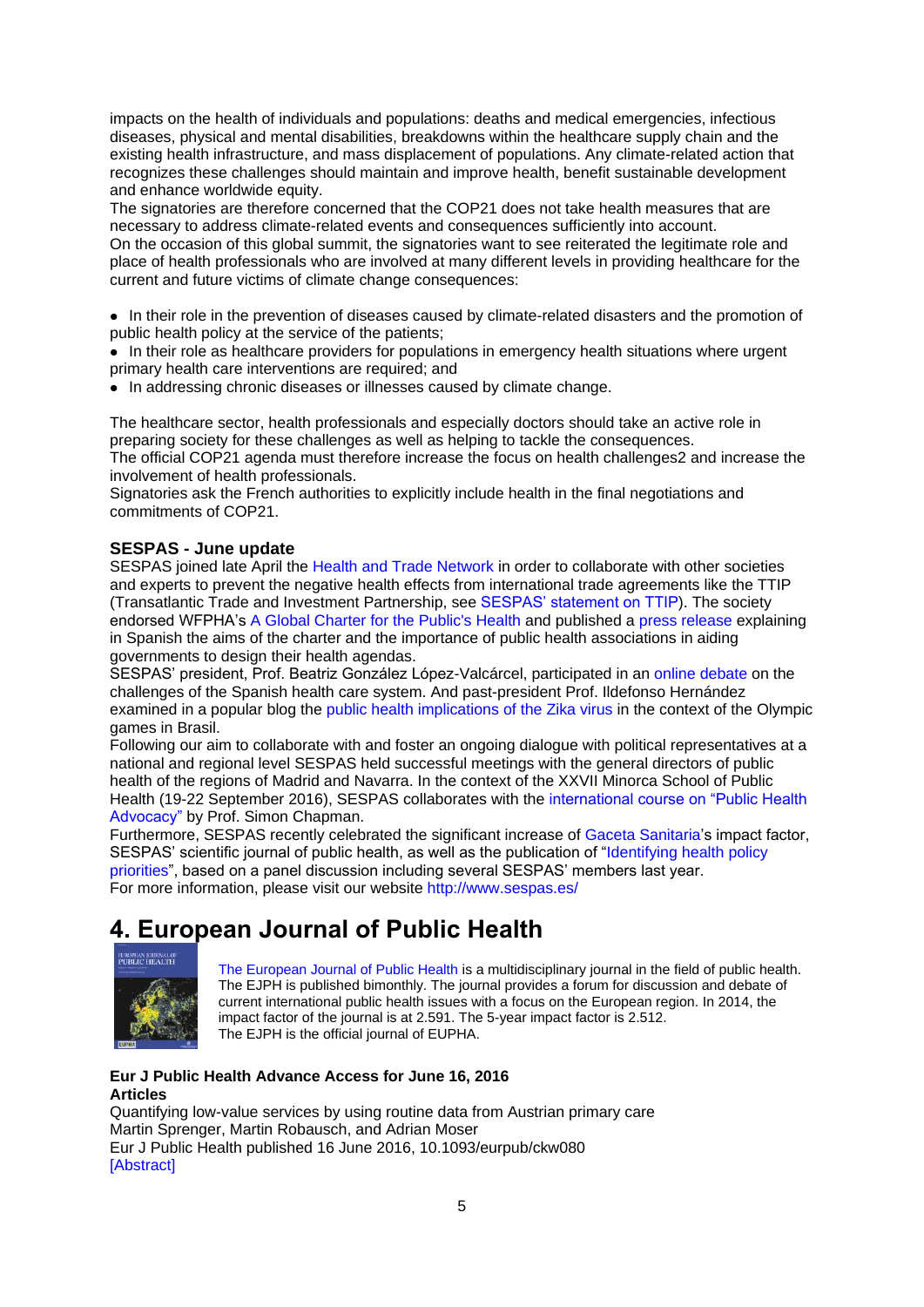Health literacy in Europe: the development and validation of health literacy prediction models Iris van der Heide, Ellen Uiters, Kristine Sørensen, Florian Röthlin, Jürgen Pelikan, Jany Rademakers, Hendriek Boshuizen, and on behalf of the EPHORT consortium Eur J Public Health published 16 June 2016, 10.1093/eurpub/ckw078 [\[Abstract\]](http://eurpub.oxfordjournals.org/content/early/2016/06/15/eurpub.ckw078.abstract?papetoc)

Differences in mortality between groups of older migrants and older non-migrants in Belgium, 2001–09 Matias Reus-Pons, Hadewijch Vandenheede, Fanny Janssen, and Eva U.B. Kibele Eur J Public Health published 16 June 2016, 10.1093/eurpub/ckw076 [\[Abstract\]](http://eurpub.oxfordjournals.org/content/early/2016/06/15/eurpub.ckw076.abstract?papetoc)

Variation in induction of labour rates across Irish hospitals; a cross-sectional study Sarah-Jo Sinnott, Richard Layte, Aoife Brick, and Michael J Turner Eur J Public Health published 5 June 2016, 10.1093/eurpub/ckw060 [\[Abstract\]](http://eurpub.oxfordjournals.org/content/early/2016/06/03/eurpub.ckw060.abstract?papetoc)

Gender inequalities in mental wellbeing in 26 European countries: do welfare regimes matter? Stefanie Dreger, Thomas Gerlinger, and Gabriele Bolte Eur J Public Health published 3 June 2016, 10.1093/eurpub/ckw074 [\[Abstract\]](http://eurpub.oxfordjournals.org/content/early/2016/06/03/eurpub.ckw074.abstract?papetoc)

Occupational, social and medical characteristics of early prenatal leave in France Solène Vigoureux, Béatrice Blondel, Virginie Ringa, and Marie-Josèphe Saurel-Cubizolles Eur J Public Health published 3 June 2016, 10.1093/eurpub/ckw072 **[\[Abstract\]](http://eurpub.oxfordjournals.org/content/early/2016/06/03/eurpub.ckw072.abstract?papetoc)** 

Inclusion of migrants and ethnic minorities in European birth cohort studies—a scoping review Angelique Grosser, Oliver Razum, Tanja G. M. Vrijkotte, Ina-Merle Hinz, and Jacob Spallek Eur J Public Health published 3 June 2016, 10.1093/eurpub/ckw068 [\[Abstract\]](http://eurpub.oxfordjournals.org/content/early/2016/06/03/eurpub.ckw068.abstract?papetoc)

Trends and predictors of knowledge about HIV/AIDS and its prevention and transmission methods among women in Tajikistan Hakim Zainiddinov and Nazim Habibov

Eur J Public Health published 3 June 2016, 10.1093/eurpub/ckw077 **[\[Abstract\]](http://eurpub.oxfordjournals.org/content/early/2016/06/03/eurpub.ckw077.abstract?papetoc)** 

# <span id="page-5-0"></span>**5. Call for proposals, job opportunities**

# <span id="page-5-1"></span>**EU Expert Panel on Effective ways of Investing in Health: new terms 2016-2019**

The European Commission seeks experts, covering a wide range of disciplines, to join an independent expert panel, on effective ways of investing in health, established in 2012. This panel supports the Commission by preparing opinions on new forms of healthcare models and the challenges health systems are confronted in Europe, with a view to ensure that health systems are effective, accessible and resilient. Examples of potential areas where the panel could be invited to give opinions include, but are not limited to: primary care, hospital care, integrated care models, pharmaceutical expenditure, research and development, disease prevention and health promotion, links with the social protection sector, cross-border issues, system financing, information systems, health inequalities, etc Members of the panel will be appointed by the Commission on the basis of their expertise in one or several areas, as described in [Annex I of Decision Decision 2012/C 198/06.](http://eur-lex.europa.eu/LexUriServ/LexUriServ.do?uri=OJ:C:2012:198:0007:0011:EN:PDF)

Members will be appointed for a period of three years, and may serve up to three consecutive terms.

More information on the application procedure and the application form are available at the following addresses:

[http://ec.europa.eu/transparency/regexpert/index.cfm?do=calls.calls\\_for\\_app](http://ec.europa.eu/transparency/regexpert/index.cfm?do=calls.calls_for_app)

Please note that **only online applications submitted at the above addresses** will be eligible. **Deadline for submitting your application: 12:00 CET on 26 July 2016 Contact information:**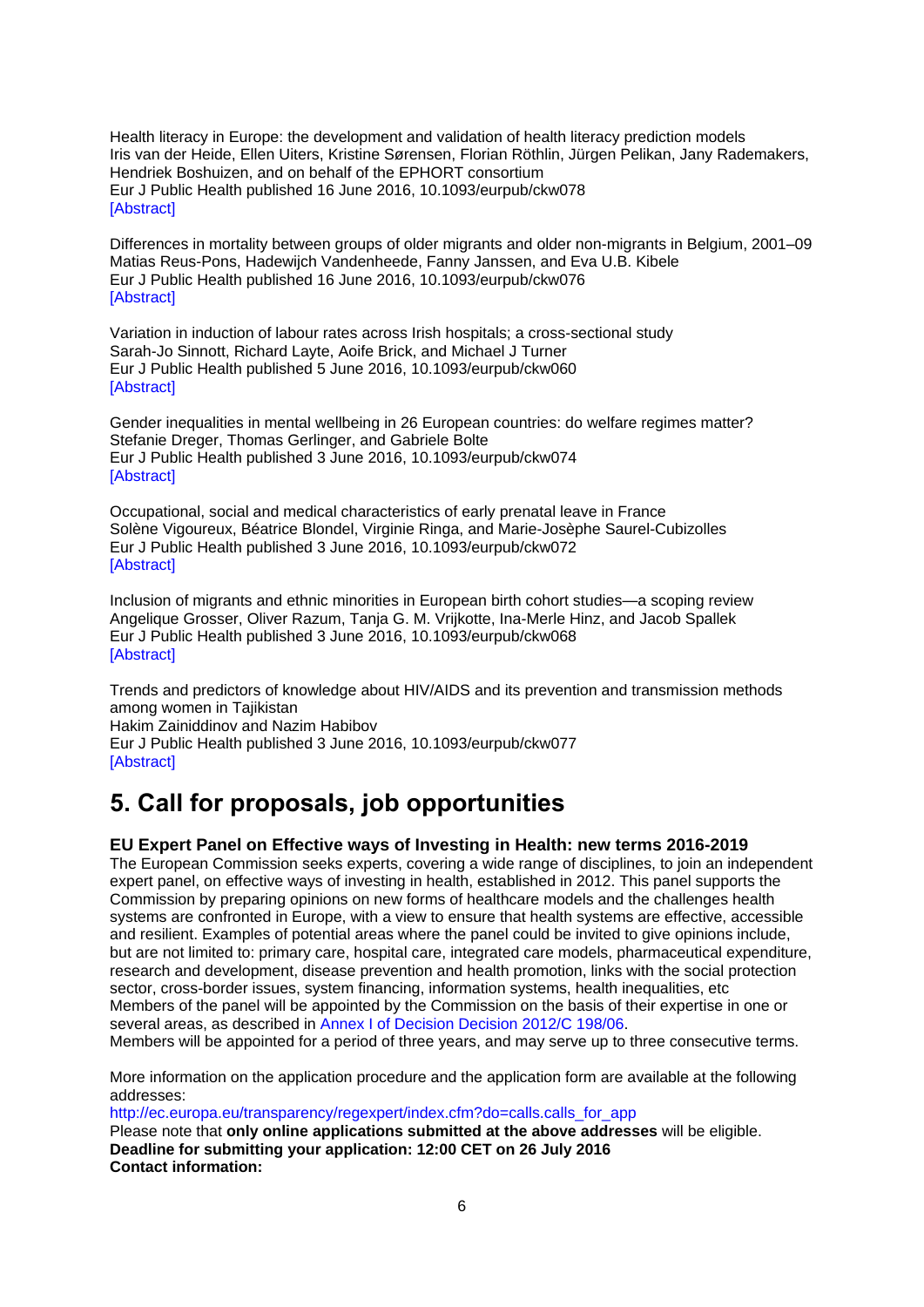For any further information on this call, please contact SANTE-CALL-EXPERTS@ec.europa.eu

# <span id="page-6-0"></span>**6. Interesting news**

## <span id="page-6-1"></span>**Course on "Public Health Advocacy" by Prof. Simon Chapman at the XXVII Minorca School of Public Health (19-22 September 2016)**

The course (9 to 2.30 pm) will be divided between interactive lectures from Prof. Chapman on advocacy, particularly on media advocacy, and his recent research on the nature of influential research and researchers. All participants will participate in *problem-based learning* by working in small group on realistic scenarios of public health problems where advocacy is required to change public and political awareness and support. Practical information will be given on writing letters to newspapers, blogs and opinion page articles, and on strategic planning for interviews.

The course is addressed to public and community health professionals and researchers with or without experience in communicating with the media and/or politicians. There will be some mandatory precourse tasks. All participants have to be fluent in English. The course is limited to 25 attendees, to be accepted in order of registration.

More information and registration:<http://bit.ly/ChapmanCourse>

## <span id="page-6-2"></span>**EuroHealthNet urges ministers across Europe to stimulate action to tackle poverty, social exclusion and inequalities**

EuroHealthNet has welcomed the draft Council Conclusions[i] on *Combatting poverty and social exclusion: an integrated approach*, which is due to be discussed by national Ministers in the EPSCO Council this week (16-17 June). [\[ii\]](http://euphapedia.eupha.org/newsletter/index.php?action=add#_edn2) It congratulates the Dutch Presidency and EU Institutions for bringing forward these far-reaching Conclusions, which now should be matched by concrete actions appropriate for the unacceptable scale of "*the tide*" of poverty, exclusion and inequity which is faced by many millions of European people.

EuroHealthNet is particularly pleased to see that evidence to which its members and partners have contributed is being taken into account:

*On rising inequalities*: we note the important albeit belated acknowledgement of '*increasing divergences between and within member States*", which reflects the growing evidence behind the core purpose of EuroHealthNet to improve health and tackle inequalities.

*On integrating across sectors*: we welcome the stress in the Conclusions on the role of health and long term care systems. Evidence, including from the WHO Europe 2020 strategy[,\[iii\]](http://euphapedia.eupha.org/newsletter/index.php?action=add#_edn3) shows they can contribute towards reducing poverty and exclusion as well as preventing consequences which include clear social gradients in ill-health.

*On social investments*: recognising fiscal constraints, EuroHealthNet commends the learning being developed within the EU Social Investment Package process [\[iv\]](http://euphapedia.eupha.org/newsletter/index.php?action=add#_edn4) and the EU Employment and Social Innovation (EaSI) programme[.\[v\]](http://euphapedia.eupha.org/newsletter/index.php?action=add#_edn5) In particular we highlight that "*the effectiveness of social protection systems could be improved by complementing universal systems with selective and individualised approaches targeted to those in need.*"

*On concrete actions*: EuroHealthNet calls on EU Ministers and Institutions to step up and ensure integration of the EU 2020 priority objectives [\[vi\]](http://euphapedia.eupha.org/newsletter/index.php?action=add#_edn6) with the universal UN Sustainable Development Goal[s\[vii\]](http://euphapedia.eupha.org/newsletter/index.php?action=add#_edn7) to support common approaches; and to integrate innovative thinking on the potential new EU Pillar on Social Rights via the current public consultation[,\[viii\]](http://euphapedia.eupha.org/newsletter/index.php?action=add#_edn8) in which it is acknowledged that '*the EU does not have the competence to adopt legislation for the combatting of social exclusion*".

Therefore all other measures in the *Acquis*, including effective use of funding programmes such as ESI[F\[ix\]](http://euphapedia.eupha.org/newsletter/index.php?action=add#_edn9) and EFS[I\[x\]](http://euphapedia.eupha.org/newsletter/index.php?action=add#_edn10) by all stakeholders, should be brought to bear in much more integrated ways. EuroHealthNet Policy Director Clive Needle said "*The Conclusions are right to state that 'it is time to turn the tide" to prioritise the many millions of European citizens and families who are suffering most. These are the kind of integrated, inclusive approaches identified in the text and appended good practices offer that ways to achieve the EU objectives for economic and social cohesion, rights, values and wellbeing for all its peoples. Now it is up to us all to make this approach reality".*

*For further information see* c.needle@eurohealthnet.eu

*For further information see* [http://eurohealthnet.eu/media/eurohealthnet-urges-ministers-across](http://eurohealthnet.eu/media/eurohealthnet-urges-ministers-across-europe-stimulate-action-tackle-poverty-social-exclusion#_edn1)[europe-stimulate-action-tackle-poverty-social-exclusion#\\_edn1](http://eurohealthnet.eu/media/eurohealthnet-urges-ministers-across-europe-stimulate-action-tackle-poverty-social-exclusion#_edn1) *or please contact Clive Needle [c.needle@eurohealthnet.eu](mailto:c.needle@eurohealthnet.eu)*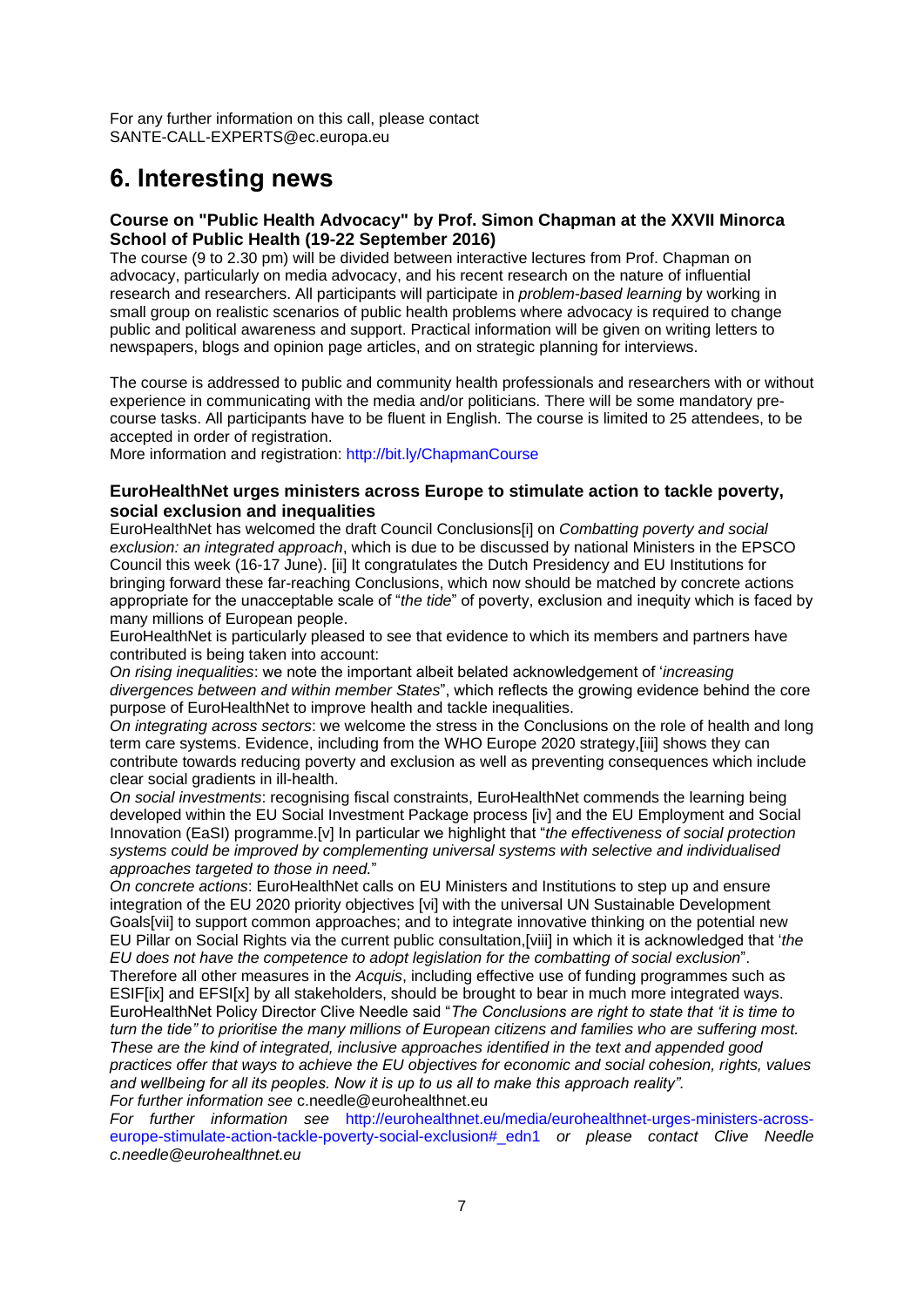# <span id="page-7-0"></span>**Ageing lungs in European cohorts (ALEC Study)**

This study will improve our understanding of risk factors for low lung function, respiratory disability and the development of chronic obstructive lung disease (COPD), by using information held within existing cohort studies. Even though COPD has long been viewed as a predominantly smoking-related disease, there is increasing awareness that lifestyle and environment contribute to disease even from very early in life, including before birth.

COPD is a major cause of disease, disability and death in European adults and lung function is a critical objective marker of good lung health, strongly associated with other major chronic diseases (for example, cardiovascular disease) and is a major independent determinant of overall health status. <http://www.alecstudy.org/>

# <span id="page-7-1"></span>**State of Health in the EU**

[Commissioner Andriukaitis announces the State of Health in the EU initiative](http://ec.europa.eu/dgs/health_food-safety/dyna/enews/enews.cfm?al_id=1696) With this package, the Commission will bring together internationally recognised expertise with the aim to provide Member States with evidence on health that is relevant to their specific country context and can maximise the effectiveness, accessibility and resilience of their health systems.

## <span id="page-7-2"></span>**Pictures warning of smoking dangers on cigarette packs increased quit attempts**

Affixing pictures on cigarette packets to illustrate the danger of smoking increased attempts by smokers to quit, according to the results of a clinical trial. [https://www.sciencedaily.com/releases/20...](http://sph.unc.edu/sph-news/pictures-on-cigarette-packs-warning-of-smoking-dangers-increased-quit-attempts-among-smokers/)

## <span id="page-7-3"></span>**Level of education in a given country correlates well with life expectancy at birth**

The level of education in a given country correlates well with life expectancy at birth, according to a new study published in the International Journal of Innovation and Learning. The researchers suggest that educating the young as well as encouraging lifelong learning could both improve the figures still further.

[https://www.sciencedaily.com/releases/20...](https://www.sciencedaily.com/releases/2016/06/160607080647.htm)

## <span id="page-7-4"></span>**'Traffic-light' and numeric calorie labels cut calorie consumption by 10 percent**

When researchers added color-coded or numeric calorie labels to online food ordering systems, the total calories ordered was reduced by about 10 percent when compared to menus featuring no calorie information at all. The study is the first to evaluate the effect of 'traffic-light' calorie labeling in the increasingly common setting of ordering meals online.

[https://www.sciencedaily.com/releases/20...](https://www.sciencedaily.com/releases/2016/06/160614121534.htm)

<span id="page-7-5"></span>**Transgender rights critical for the health of 25 million transgender people worldwide** 2015 was an unprecedented year in the recognition of transgender rights in some high-income countries. However, as a new series of articles reveals, public recognition has yet to translate to a concerted effort to support and improve the health of transgender people across the world. [https://www.sciencedaily.com/releases/20...](https://www.sciencedaily.com/releases/2016/06/160617082306.htm)

# <span id="page-7-6"></span>**7. Upcoming courses and conferences**

# **GOING**@INTERNATIONAL

»medicine & health«

Education, Training & Career

[Going International](http://www.goinginternational.eu/) is the first source for finding courses, seminars, congresses and other events in the fields of medicine & health. Going International is Europe's biggest service provider and information platform and serves as an interface between organisers and participants of events. Going International is an official partner of EUPHA.

Title: **[5th Annual International Festival of Public Health](http://www.festivalofpublichealth.co.uk/)** Date / location: 1 Jul 2016 / Manchester, United Kingdom Organiser: Manchester Urban Collaboration on Health

Title: **[Economics of Health Inequality](https://rotterdamsummerschool.com/courses/course/economics-of-health-inequality)** Date / location: 4 Jul 2016 - 8 Jul 2016 / Rotterdam, The Netherlands Organiser: Rotterdam Summers School Platform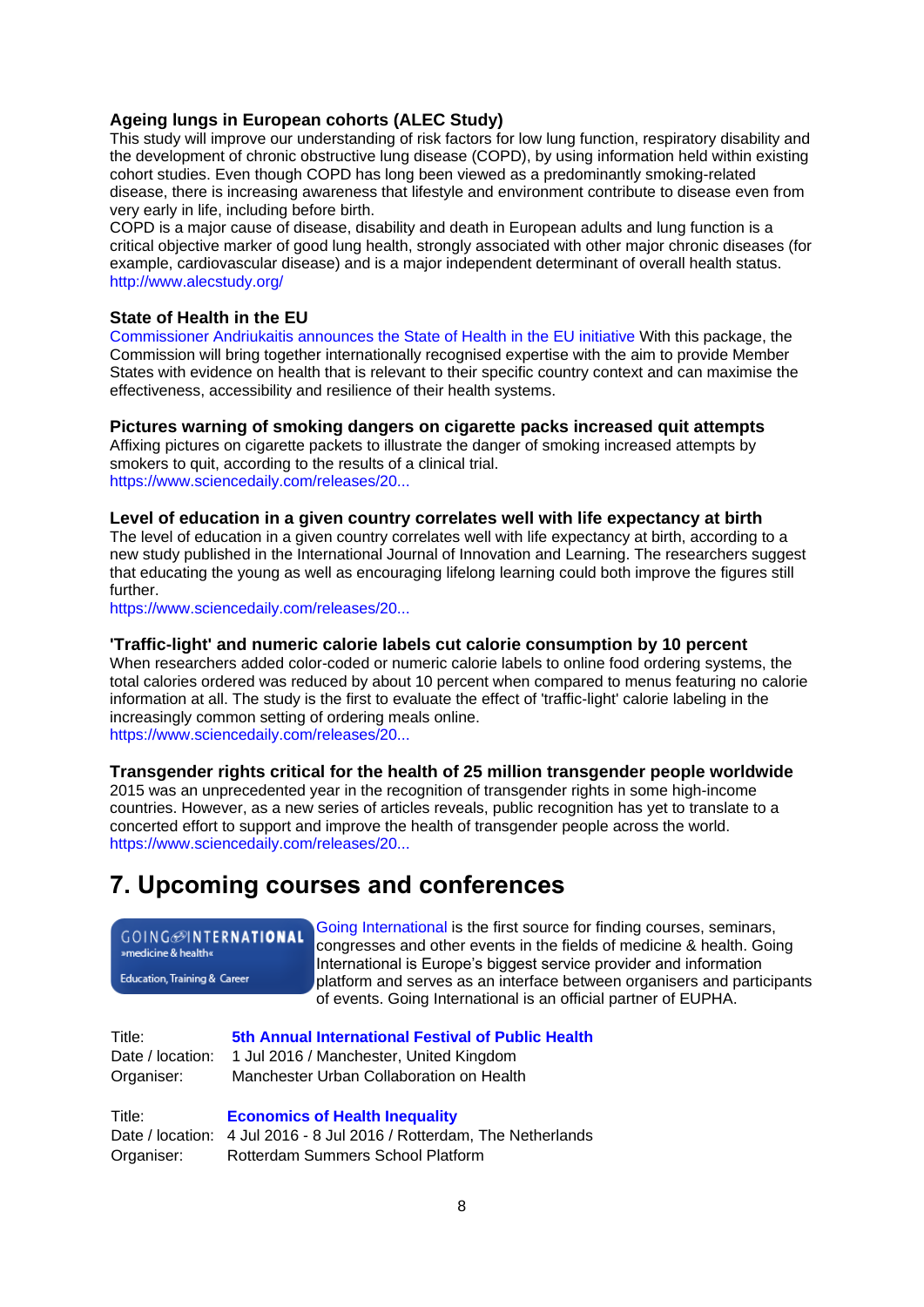| Title:                                   | 2016 Summer Course on Assessing Public Health in Emergency Situations<br>(APHES)                                                                                                                                                                                                                       |
|------------------------------------------|--------------------------------------------------------------------------------------------------------------------------------------------------------------------------------------------------------------------------------------------------------------------------------------------------------|
| Date / location:<br>Organiser:           | 4 Jul 2016 - 15 Jul 2016 / Brussels, Belgium<br>Centre for Research on the Epidemiology of Disasters (CRED)                                                                                                                                                                                            |
| Title:                                   | <b>EURADIA summer research meeting: Sustainable Innovation in Diabetes</b><br><b>Research: How Europe can Rise to the Challenge</b>                                                                                                                                                                    |
| Date / location:<br>Organiser:           | 13 Jul 2016 / Brussels, Belgium<br>EURADIA: Alliance for European Diabetes Research                                                                                                                                                                                                                    |
| Title:<br>Organiser:                     | <b>Observary Venice Summer School 2016</b><br>Date / location: 24 Jul 2016 - 30 Jul 2016 / Island of San Servolo<br>European Observatory on Health Systems and Policies                                                                                                                                |
| Title:<br>Date / location:<br>Organiser: | 2nd International conference on Public Health (ICOPH) 2016: Bridging the gap<br>between research and policy and creating a global platform to discuss<br>evidence based health policies and interventions in public health<br>28 Jul 2016 - 29 Jul 2016 / Colombo, Sri Lanka<br><b>TIIKM Sri Lanka</b> |
| Title:                                   | The 25th ETC-PHHP residential Summercourse: "Health and Place,                                                                                                                                                                                                                                         |
| Date / location:<br>Organiser:           | <b>Connecting People, Environment and Health</b><br>31 Jul 2016 - 13 Aug 2016 / Wageningen, Netherlands<br>Health and Society group, Wageningen University                                                                                                                                             |
| Title:<br>Date / location:<br>Organiser: | 35th European Course in Tropical Epidemiology<br>16 Aug 2016 - 2 Sep 2016 / Lisbon, Portugal<br>Institute of Hygiene and Tropical Medicine                                                                                                                                                             |
| Title:<br>Date / location:<br>Organiser: | 28th annual conference. Old and new risks: challenges for environmental<br>epidemiology<br>1 Sep 2016 - 4 Sep 2016 / Rome, Italy<br><b>ISEE</b>                                                                                                                                                        |
| Title:<br>Date / location:<br>Organiser: | <b>Cross-cutting Informal Care and Professional Primary Care</b><br>5 Sep 2016 - 6 Sep 2016 / Riga, Latvia<br>European Forum for Primary Care                                                                                                                                                          |
| Title:<br>Date / location:<br>Organiser: | <b>The International Congress of Dietitians (ICD)</b><br>7 Sep 2016 - 10 Sep 2016 / Granada, Spain<br>International Confederation of Dietetic Associations and Fundación Española of<br>Dietistas-Nutricionistas                                                                                       |
| Title:                                   | Introduction to Mathematical Models of the EPIDEMIOLOGY and CONTROL OF<br><b>INFECTIOUS DISEASES Short Course for Professionals</b>                                                                                                                                                                    |
| Date / location:<br>Organiser:           | 12 Sep 2016 - 23 Sep 2016 / London, United Kingdom<br>Imperial College Department of Infectious Disease Epidemiolog                                                                                                                                                                                    |
| Title:<br>Date / location:               | The 8th International Conference on Children's Health and the Environment<br>14 Sep 2016 - 16 Sep 2016 / Barcelona, Spain                                                                                                                                                                              |
| Title:                                   | 12th World Conference on Injury prevention and safety promotion (from<br>research to implementation)                                                                                                                                                                                                   |
| Date / location:<br>Organiser:           | 18 Sep 2016 - 21 Sep 2016 / Tampere, Finland<br>National Institute for Health and Welfare                                                                                                                                                                                                              |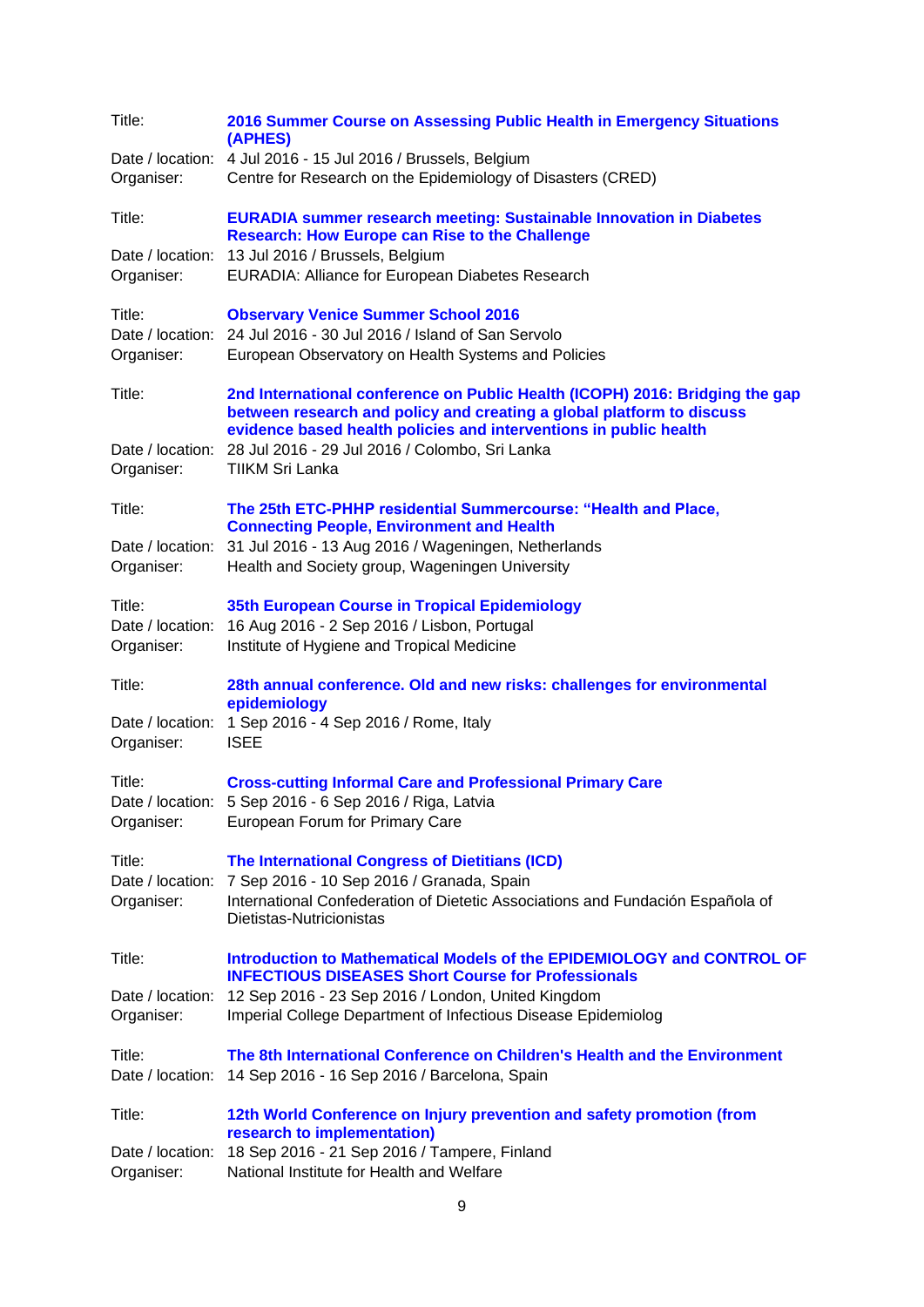| Title:<br>Date / location:<br>Organiser: | Public Health: know your limits' – putting the public at the centre of urban<br>health<br>19 September 2016, London, United Kingdom<br>City Health International                                                                                 |
|------------------------------------------|--------------------------------------------------------------------------------------------------------------------------------------------------------------------------------------------------------------------------------------------------|
| Title:<br>Date / location:<br>Organiser: | <b>Public Health Advocacy by Prof. Simon Chapman</b><br>19-22 September 2016, Minorca (Spain)<br>XXVII Minorca School of Public Health, Universidad Internacional Menéndez<br>Pelayo, Spanish Society of Public Health and Health Administration |
| Title:<br>Date / location:<br>Organiser: | <b>Summer School: Spatial Epidemiology, Climate and Health</b><br>26 Sep 2016 - 30 Sep 2016 / Bielefeld, Germany<br>University of Bielefeld                                                                                                      |
| Title:<br>Date / location:<br>Organiser: | 4th International Conference on Responsible Use of Antibiotics in Animals<br>26 Sep 2016 - 28 Sep 2016 / The Hague, The Netherlands<br>Integration of animal human and environmental health                                                      |
| Title:<br>Date / location:<br>Organiser: | <b>Modeling Approaches for HTA: A Practical hands-on workshop</b><br>28 Sep 2016 - 30 Sep 2016 / Tyrol, Austria<br>UMIT - University for Health Sciences, Medical Informatics and Technology                                                     |
| Title:<br>Date / location:<br>Organiser: | The Third International Conference on Law Enforcement and Public Health<br>2 Oct 2016 - 5 Oct 2016 / Amsterdam, The Netherlands<br>Centre of Law Enforcement and Public Health                                                                   |
| Title:<br>Date / location:<br>Organiser: | The International Nutrition and Diagnostics Conference - INDC 2016<br>3 Oct 2016 - 6 Oct 2016 / Prague, Chech Republic<br><b>INDC</b>                                                                                                            |
| Title:<br>Date / location:<br>Organiser: | <b>Aging and Society: Sixth International Conference</b><br>6 Oct 2016 - 7 Oct 2016 / Norrköping, Sweden<br>National Institute for the Study of Ageing and Later Life (NISAL) and Linköping<br>University                                        |
| Title:<br>Organiser:                     | Public health research in real-life settings'- evaluation<br>Date / location: 24 Oct 2016 - 25 Oct 2016 / Wageningen, The Netherlands<br><b>Wageningen University</b>                                                                            |
| Title:<br>Organiser:                     | <b>Maastricht University Health Care Leadership Course</b><br>Date / location: 2 Nov 2016 - 5 Nov 2016 / Maastricht, The Netherlands<br>Faculty of Health, Medicine and Life Sciences, Maastricht University                                     |
| Title:<br>Organiser:                     | Healthy aging at the crossroads: challenges and need for further action<br>Date / location: 30 Nov 2016 - 2 Dec 2016 / Istanbul, Turkey<br>The Healthy Community Association                                                                     |
| Title:<br>Organiser:                     | <b>One Health EcoHealth 2016</b><br>Date / location: 4 Dec 2016 - 7 Dec 2016 / Melbourne, Australia<br>International Association for Ecology and Health                                                                                          |
| Title:                                   | Pregnancy and programming and later risk of obesity related disease<br>Date / location: 12 Dec 2016 - 16 Dec 2016 / Frederiksberg, Denmark                                                                                                       |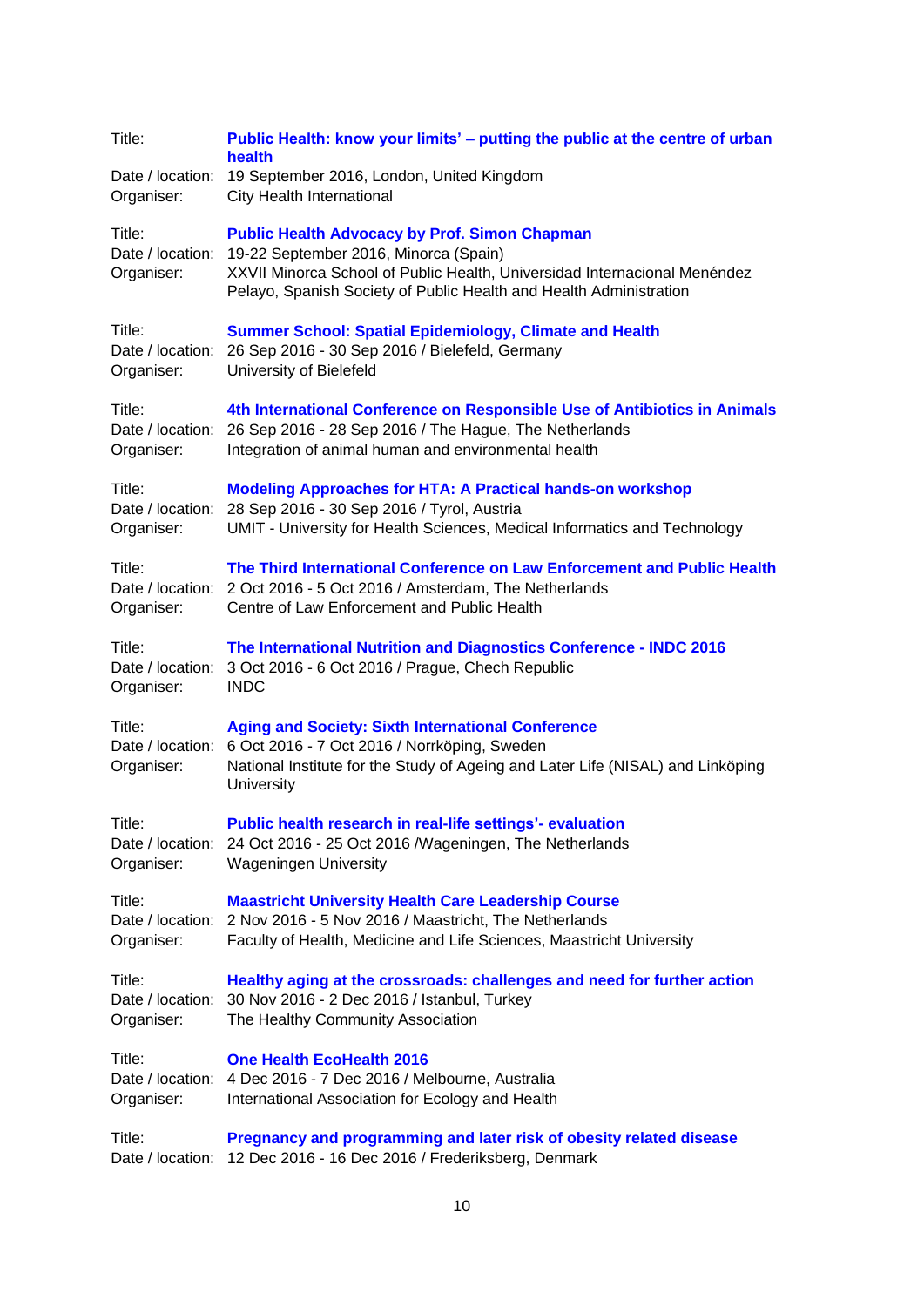| Organiser:       | Graduate school of Health and Medical Sciences                                                             |
|------------------|------------------------------------------------------------------------------------------------------------|
| Title:           | 31st International Papillomavirus Conference and Clinical and Public Health<br><b>Workshops (HPV 2017)</b> |
|                  | Date / location: 28 Feb 2017 - 4 Mar 2017 / Cape Town, South Africa                                        |
| Organiser:       | International Papillomavirus Society                                                                       |
| Title:           | 15th World Congres on Public Health                                                                        |
|                  | Date / location: 3 Apr 2017 - 7 Apr 2017 / Melbourne, Australia                                            |
| Organiser:       | WFPHA and Tunisian Association of Health Promotion                                                         |
| Title:           | The Sixth ESWI Influenza Conference                                                                        |
| Date / location: | 10 Sep 2017 - 13 Sep 2017 / Riga, Latvia                                                                   |
| Organiser:       | ESWI                                                                                                       |
| Title:           | The future of healthy living                                                                               |
|                  | Date / location: 19 Jan 2019 / Salford, United Kingdom                                                     |

Organiser: University of Salford

# <span id="page-10-0"></span>**8. Interesting publications**

**Migrant integration policies and health inequalities in Europe** [http://bmcpublichealth.biomedcentral.com...](http://bmcpublichealth.biomedcentral.com/articles/10.1186/s12889-016-3095-9)

## **Bridging the gaps: a global review of intersections of violence against women and violence against children**

*Alessandra Guedes, Sarah Bott, Claudia Garcia-Moreno, Manuela Colombini Global Health Action, vol 9 (2016) Published online: 20 June 2016* [http://www.globalhealthaction.net/index....](http://www.globalhealthaction.net/index.php/gha/article/view/31516)

# **Accidents and undetermined deaths: re-evaluation of nationwide samples from the Scandinavian countries**

[http://bmcpublichealth.biomedcentral.com...](http://bmcpublichealth.biomedcentral.com/articles/10.1186/s12889-016-3135-5)

## **Global healthcare use by immigrants in Spain according to morbidity burden, area of origin, and length of stay**

[http://bmcpublichealth.biomedcentral.com...](http://bmcpublichealth.biomedcentral.com/articles/10.1186/s12889-016-3127-5)

# **Priority-setting for achieving universal health coverage**

*Kalipso Chalkidou, Amanda Glassman, Robert Marten, Jeanette Vega, Yot Teerawattananon, Nattha Tritasavit, Martha Gyansa-Lutterodt, Andreas Seiter, Marie Paule Kieny, Karen Hofman, Anthony J Culyer Bull World Health Organ 2016;94:462–467 Published online: June 2016* [http://www.who.int/bulletin/volumes/94/6...](http://www.who.int/bulletin/volumes/94/6/15-155721.pdf?ua=1)

**Social disparities in parental smoking and young children's exposure to secondhand smoke at home: a time-trend analysis of repeated cross-sectional data from the German KiGGS study between 2003-2006 a**

[http://bmcpublichealth.biomedcentral.com...](http://bmcpublichealth.biomedcentral.com/articles/10.1186/s12889-016-3175-x)

**Annual report of the Institute of Tropical Medicine, Antwerp, Belgium** [http://www.itg.be/itg/Uploads/Communicat...](http://www.itg.be/itg/Uploads/Communicatie/ITM%20annual%20report%202015.pdf)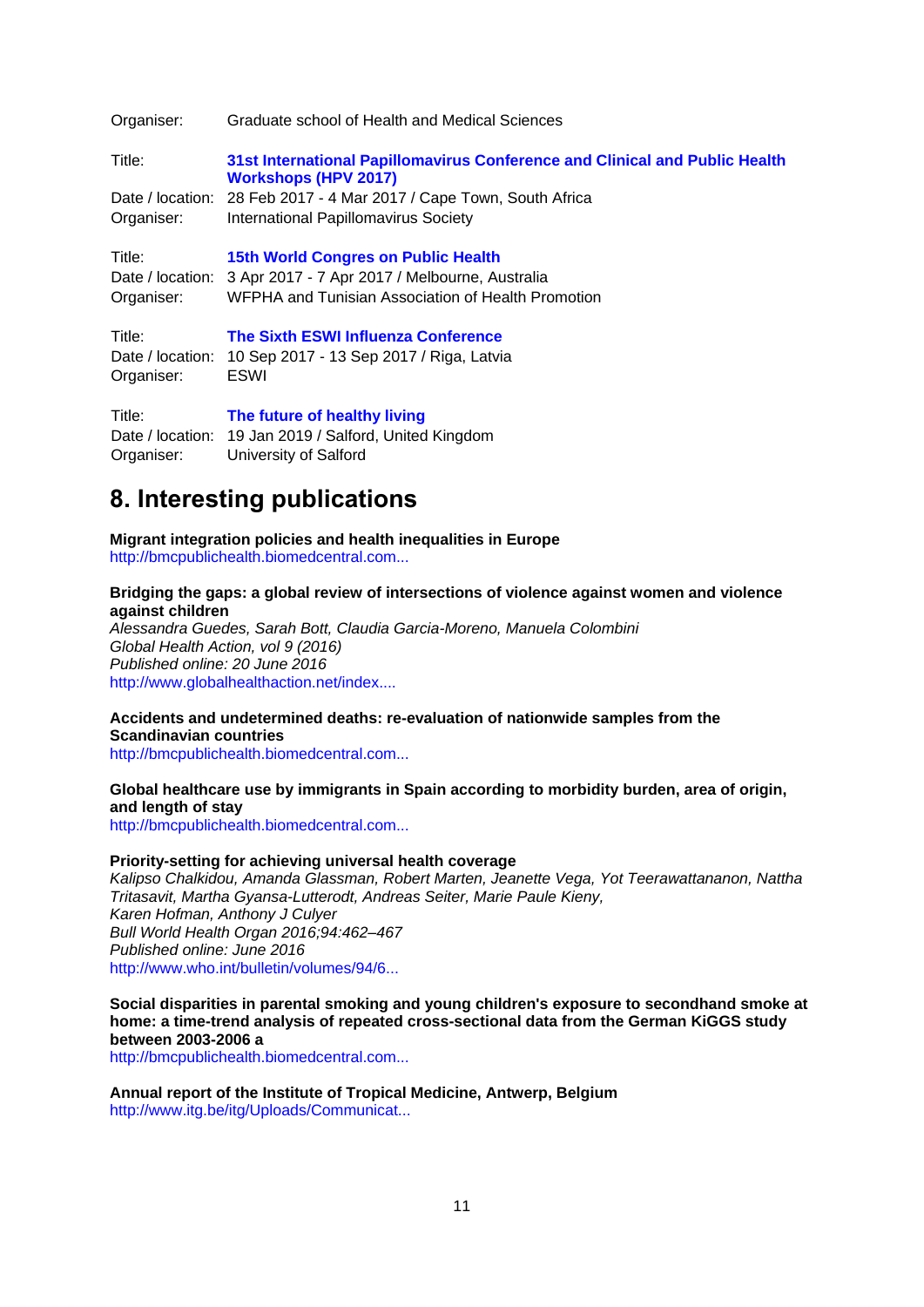**Disordered eating behavior, health and motives to exercise in young men: cross-sectional population-based MOPO study**

[http://bmcpublichealth.biomedcentral.com...](http://bmcpublichealth.biomedcentral.com/articles/10.1186/s12889-016-3162-2)

**Prevalence of high-risk human papillomavirus and abnormal pap smears in female sex workers compared to the general population in Antwerp, Belgium** [http://bmcpublichealth.biomedcentral.com...](http://bmcpublichealth.biomedcentral.com/articles/10.1186/s12889-016-3099-5)

### **Public Health Ethics: Cases Spanning the Globe**

*Editors: Drue H. Barrett, Leonard H. Ortmann, Angus Dawson, Carla Saenz, Andreas Reis, Gail Bolan*  Book. Public Health Ethics Analysis. Volume 3 2016 *Published online: April 2016* <http://bit.ly/1OcbzR4>

## **Six Practices to Strengthen Evaluation of Global Health Research for Development**

*ESSENCE on Health Research Published online: 26 May 2016* <http://bit.ly/1UkelAa>

**Tthe PneuVUE® report** is published on the Ipsos MORI website [www.ipsos-mori.com/pneu](http://www.ipsos-mori.com/pneu-vue_pneumonia_report)[vue\\_pneumonia\\_report](http://www.ipsos-mori.com/pneu-vue_pneumonia_report) and you are encouraged to share this with others to help raise awareness of pneumonia

# <span id="page-11-0"></span>**9. European Commission news**

#### **Alcohol**

[Committee on National Alcohol Policy and Action \(7-8 June 2016\)](http://ec.europa.eu/health/alcohol/events/ev_20160607_en.htm) Presentations of the meeting

#### **Antimicrobial resistance**

[Andriukaitis: lack of awareness on antimicrobial resistance highlights the need to intensify EU action](http://europa.eu/rapid/press-release_IP-16-2229_en.htm)

#### **Endocrine Disruptors**

[Commission presents scientific criteria to identify endocrine disruptors in the pesticides and biocides](http://europa.eu/rapid/press-release_IP-16-2152_en.htm)  [areas](http://europa.eu/rapid/press-release_IP-16-2152_en.htm)

[Frequently Asked Questions: Endocrine disruptors](http://europa.eu/rapid/press-release_MEMO-16-2151_en.htm)

## **Expert Panel on effective ways of investing in health**

[Healthcare in the EU: Expert Panel on Health publishes 3 opinions and 1 memorandum](http://ec.europa.eu/dgs/health_food-safety/dyna/enews/enews.cfm?al_id=1694) [Are you qualified to provide advice on effective ways on investing in health? Apply to be a member of](http://ec.europa.eu/dgs/health_food-safety/dyna/enews/enews.cfm?al_id=1695)  [an independent expert panel!](http://ec.europa.eu/dgs/health_food-safety/dyna/enews/enews.cfm?al_id=1695) Deadline for submitting applications: 12:00 CET on 26 July 2016

### **Health systems performance assessment**

[6th meeting of the Expert Group on Health Systems Performance Assessment \(HSPA\) \(7 April 2016\)](http://ec.europa.eu/health/systems_performance_assessment/docs/ev_20160407_mi_en.pdf) Minutes of the meeting

[Meeting with ESIP Health Insurance Committee on Health Technology Assessment \(16 February](http://ec.europa.eu/health/technology_assessment/docs/ev_20160216_sr_en.pdf)  [2016\)](http://ec.europa.eu/health/technology_assessment/docs/ev_20160216_sr_en.pdf) Summary record of the meeting

Meeting with MEDEV Committee on [Health Technology Assessment \(14 March 2016\)](http://ec.europa.eu/health/technology_assessment/docs/ev_20160314_sr_en.pdf) Summary record of the meeting

#### **Mental health**

[First EU Mental Health Compass Forum \(Luxembourg, 6-7 October 2016\)](http://ec.europa.eu/health/mental_health/events/ev_20161006_en.htm) Pre-announcement

## **Nutrition and physical activity**

[Vulnerable 'Together' participants are more likely to never touch a drop when pregnant or](http://ec.europa.eu/health/nutrition_physical_activity/projects/ep_funded_projects_en.htm#fragment2)  [breastfeeding](http://ec.europa.eu/health/nutrition_physical_activity/projects/ep_funded_projects_en.htm#fragment2) Zero measurement results of pilot project [Plenary meeting of the European Platform for Action on Diet, Physical Activity and Health \(2 June](http://ec.europa.eu/health/nutrition_physical_activity/events/ev_20160602_en.htm)  [2016\)](http://ec.europa.eu/health/nutrition_physical_activity/events/ev_20160602_en.htm) Presentations of the meeting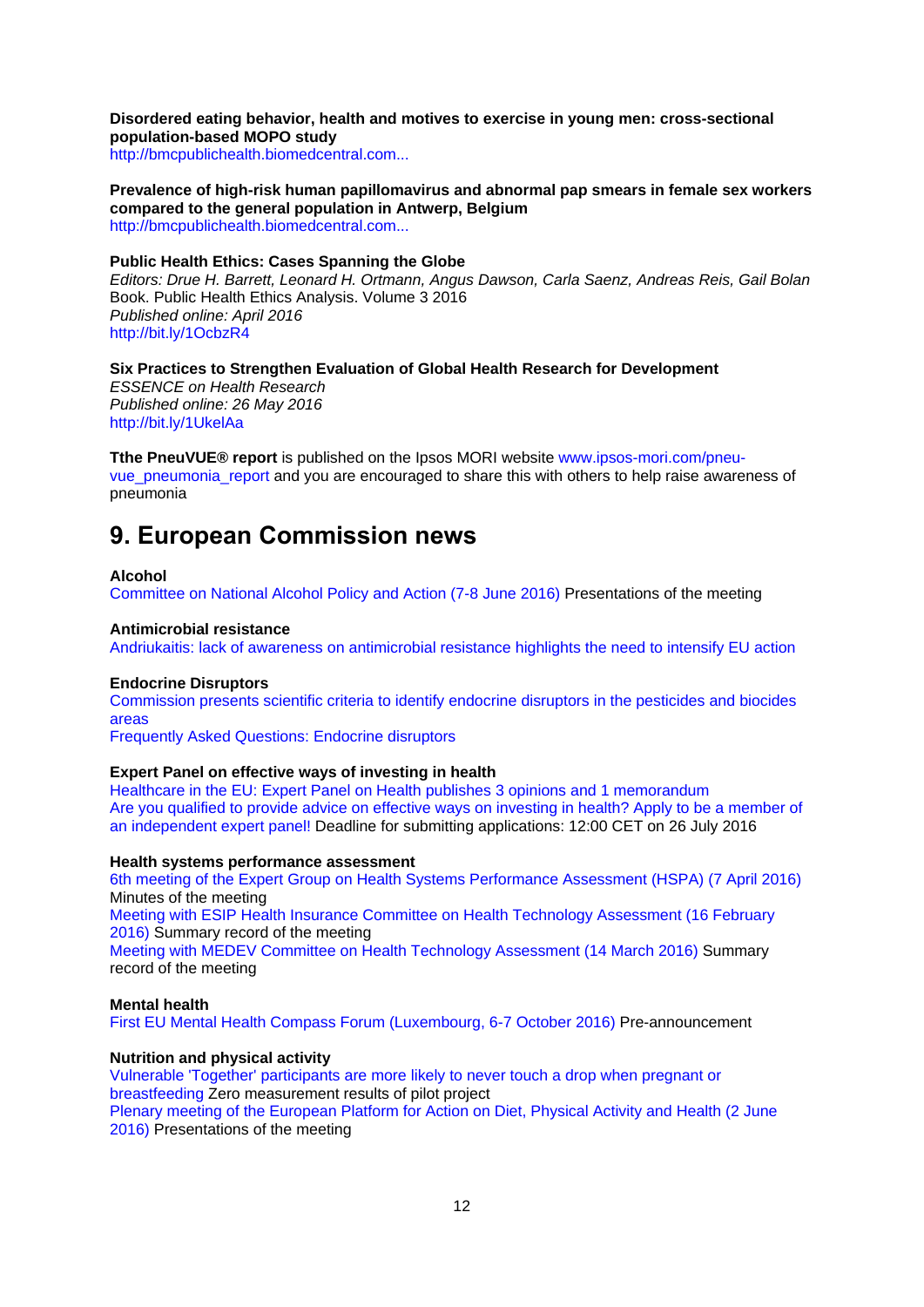## **Outbreak of Zika Virus Disease**

[Meetings with the transport, tourism and health professionals sectors on the Zika virus disease on 20-](http://ec.europa.eu/health/preparedness_response/docs/zika_ev_20160620_flash_en.pdf) [21 June 2016 \(20-21 June 2016\)](http://ec.europa.eu/health/preparedness_response/docs/zika_ev_20160620_flash_en.pdf) Flash report

### **Preparedness and response**

[Plenary Meeting of the Health Security Committee \(7-8 June 2016\)](http://ec.europa.eu/health/preparedness_response/docs/ev_20160607_flash_en.pdf) Flash report [Ad hoc expert audio conference on vaccine shortages \(03 June 2016\)](http://ec.europa.eu/health/preparedness_response/docs/ev_20160603_flash_en.pdf) Flash report

**Tobacco** [Q and A on Combined health warnings](http://ec.europa.eu/health/tobacco/docs/pictorialwarnings_tpd_en.pdf) 

# <span id="page-12-0"></span>**10. European Centre for Disease Prevention and Control news**

#### **Eurosurveillance, Volume 21, Issue 25, 23 June 2016**

In this issue:

Importance of local Swedish Strategic Programme Against Antibiotic Resistance groups for local implementation of antimicrobial stewardship programmes

#### RAPID COMMUNICATIONS

An outbreak of a possibly new Salmonella enterica subspecies enterica serovar with the antigenic formula 11:z41:e,n,z15, Greece, March to May 2016: preliminary results <http://www.eurosurveillance.org/ViewArticle.aspx?ArticleId=22511>

## SURVEILLANCE REPORT

Active surveillance scheme in three Romanian hospitals reveals a high prevalence and variety of carbapenamase-producing Gram-negative bacteria: a pilot study, December 2014 to May 2015 <http://www.eurosurveillance.org/ViewArticle.aspx?ArticleId=22510>

#### RESEARCH ARTICLE

Repeated nationwide point-prevalence surveys of antimicrobial use in Swedish hospitals: data for actions 2003–2010

<http://www.eurosurveillance.org/ViewArticle.aspx?ArticleId=22509>

#### MEETING REPORT

Meeting report: Pre-exposure Human Immunodeficiency Virus Prophylaxis in the EU/EEA: Challenges and Opportunities, Stockholm April 2016

<http://www.eurosurveillance.org/ViewArticle.aspx?ArticleId=22508>

## **Eurosurveillance, Volume 21, Issue 24, 16 June 2016**

In this issue: An immunocompromised patient in Japan infected with influenza A(H1N1)pdm09 virus bearing a dual H275Y/G147R mutation enhancing cross-resistance to oseltamivir and peramivir

## RAPID COMMUNICATIONS

Confirmed case of Zika virus congenital infection, Spain, March 2016 <http://www.eurosurveillance.org/ViewArticle.aspx?ArticleId=22506> Influenza A(H1N1)pdm09 virus exhibiting enhanced cross-resistance to oseltamivir and peramivir due to a dual H275Y/G147R substitution, Japan, March 2016 <http://www.eurosurveillance.org/ViewArticle.aspx?ArticleId=22503>

#### SURVEILLANCE REPORT

Clinical characteristics and public health management of invasive meningococcal group W disease in the East Midlands region of England, United Kingdom, 2011 to 2013 <http://www.eurosurveillance.org/ViewArticle.aspx?ArticleId=22504>

## RESEARCH ARTICLE

Preparing to introduce the varicella vaccine into the Italian immunisation programme: varicella-related hospitalisations in Tuscany, 2004–2012 <http://www.eurosurveillance.org/ViewArticle.aspx?ArticleId=22507>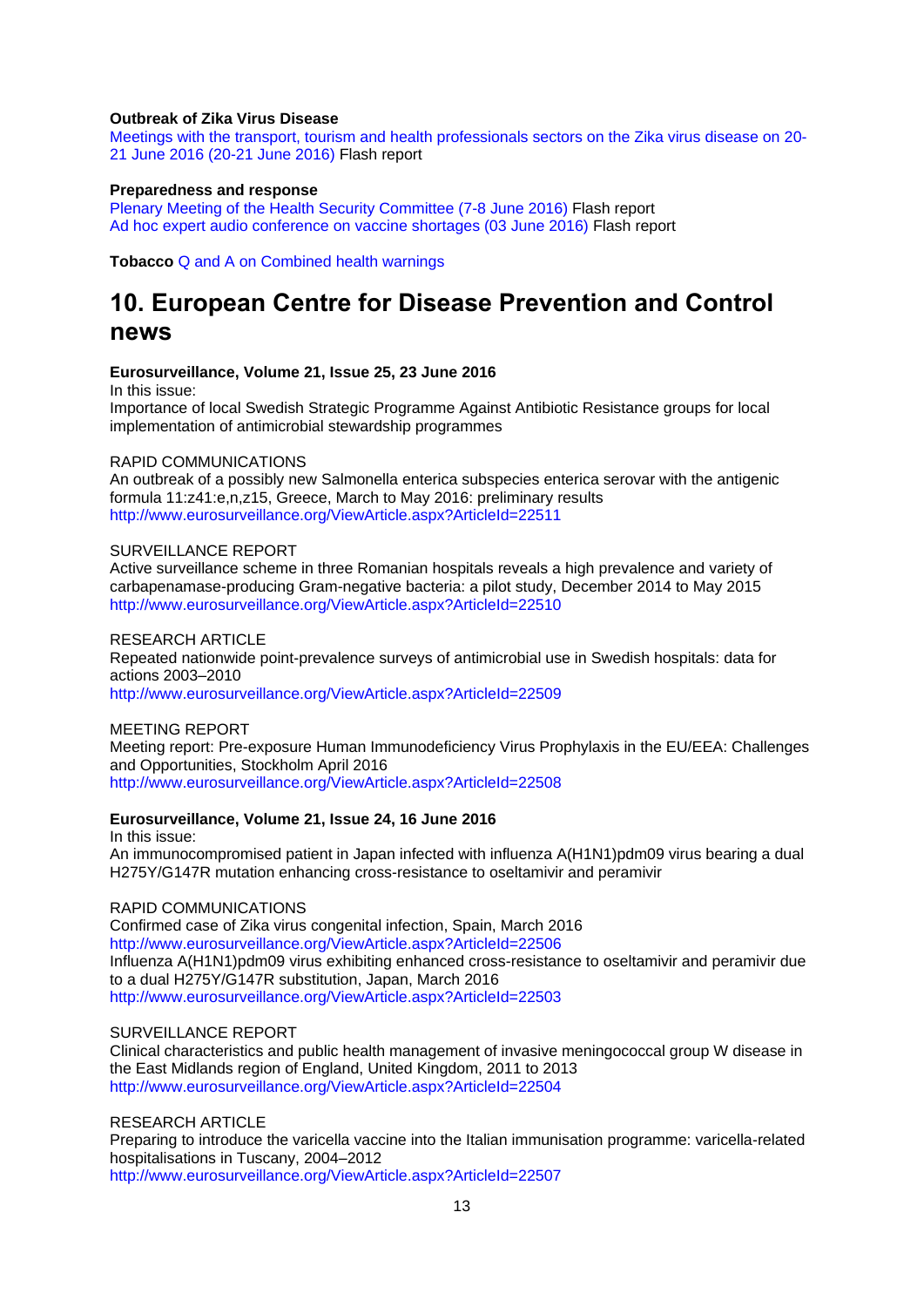## **MISCELLANEOUS**

Job vacancy at the European Centre for Disease Prevention and Control <http://www.eurosurveillance.org/ViewArticle.aspx?ArticleId=22505> Erratum for Euro Surveill. 2016;21(23) <http://www.eurosurveillance.org/ViewArticle.aspx?ArticleId=22502>

## **Eurosurveillance, Volume 21, Issue 23, 09 June 2016**

In this issue:

Several rapid communications and an editorial highlighting new aspects of sexually transmitted Zika virus infections and diagnostic challenges

## **EDITORIALS**

Zika virus, the new kid on the block <http://www.eurosurveillance.org/ViewArticle.aspx?ArticleId=22501>

## RAPID COMMUNICATIONS

Longitudinal follow-up of Zika virus RNA in semen of a traveller returning from Barbados to the Netherlands with Zika virus disease, March 2016 <http://www.eurosurveillance.org/ViewArticle.aspx?ArticleId=22497> Sexual transmission of Zika virus in an entirely asymptomatic couple returning from a Zika epidemic area, France, April 2016 <http://www.eurosurveillance.org/ViewArticle.aspx?ArticleId=22500> Sexual transmission of Zika virus in Germany, April 2016 <http://www.eurosurveillance.org/ViewArticle.aspx?ArticleId=22498>

## SURVEILLANCE REPORT

Outbreak of diarrhoeal illness in participants in an obstacle adventure race, Alpes-Maritimes, France, June 2015

<http://www.eurosurveillance.org/ViewArticle.aspx?ArticleId=22499>

## MISCELLANEOUS Job vacancy at the European Centre for Disease Prevention and Control <http://www.eurosurveillance.org/ViewArticle.aspx?ArticleId=22495> Erratum for Euro Surveill. 2016;21(22) <http://www.eurosurveillance.org/ViewArticle.aspx?ArticleId=22496>

## **Eurosurveillance, Volume 21, Issue 22, 2 June 2016**

In this issue: Study providing a baseline overview of viral hepatitis surveillance and screening programmes in some European countries outside of the EU/EEA

## RESEARCH ARTICLES

Hepatitis B and C surveillance and screening programmes in the non-EU/EEA Member States of the WHO European Region: survey findings from 10 countries, 2012

<http://www.eurosurveillance.org/ViewArticle.aspx?ArticleId=22490>

Effects of previous episodes of influenza and vaccination in preventing laboratory-confirmed influenza in Navarre, Spain, 2013/14 season

<http://www.eurosurveillance.org/ViewArticle.aspx?ArticleId=22488>

Public preferences for vaccination programmes during pandemics caused by pathogens transmitted through respiratory droplets – a discrete choice experiment in four European countries, 2013 <http://www.eurosurveillance.org/ViewArticle.aspx?ArticleId=22491>

Clinical and histopathological features of fatal cases with dengue and chikungunya virus co-infection in Colombia, 2014 to 2015

<http://www.eurosurveillance.org/ViewArticle.aspx?ArticleId=22489>

**NEWS** 

2016 European guideline on the management of non-gonococcal urethritis published <http://www.eurosurveillance.org/ViewArticle.aspx?ArticleId=22494>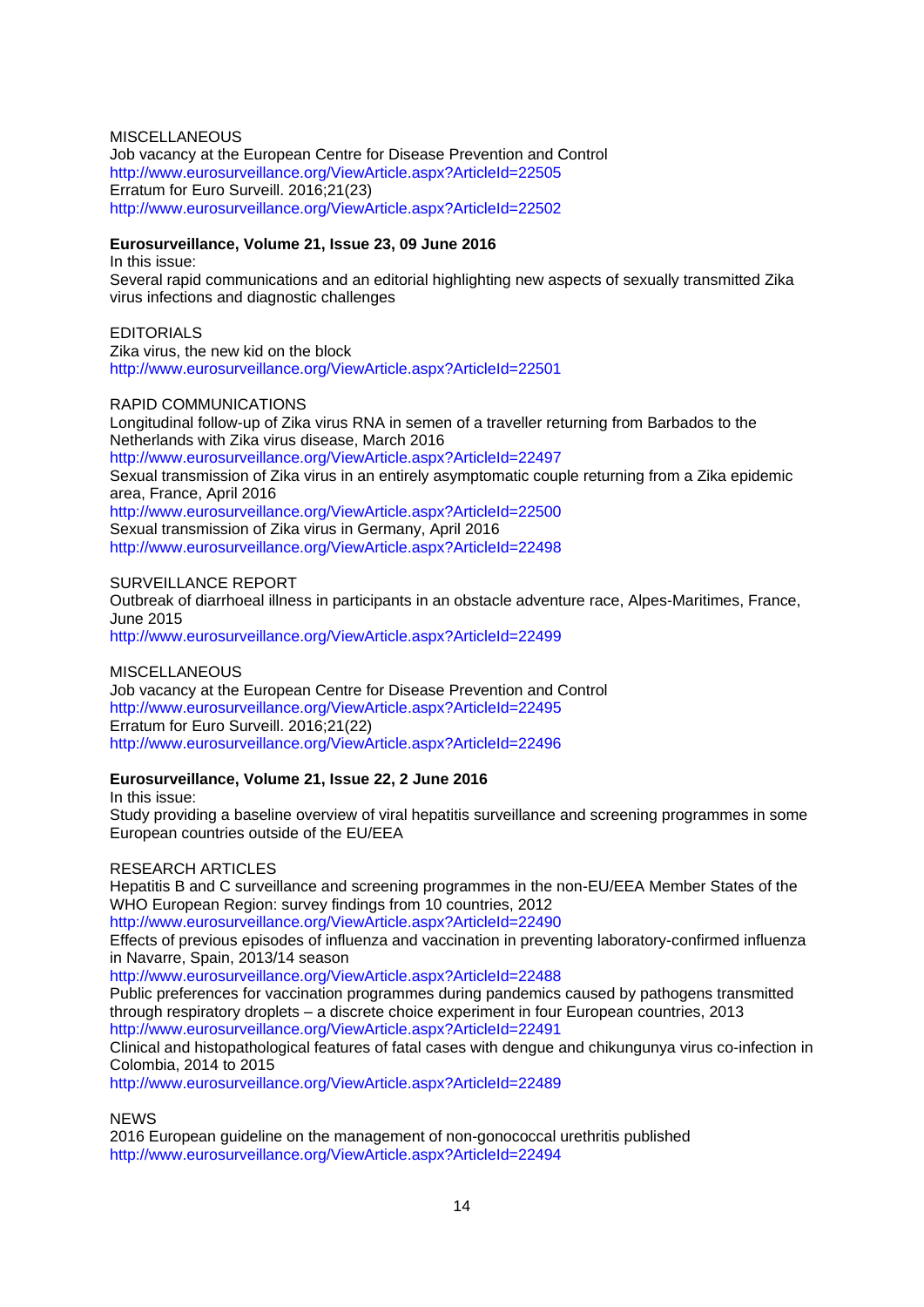European Medicines Agency publishes draft advice on the use of colistin products in animals, for consultation

<http://www.eurosurveillance.org/ViewArticle.aspx?ArticleId=22492>

**MISCELLANEOUS** In the national epidemiological bulletins – a selection from current issues <http://www.eurosurveillance.org/ViewArticle.aspx?ArticleId=22493> ECDC's latest publications <http://www.eurosurveillance.org/ViewArticle.aspx?ArticleId=22487>

# <span id="page-14-0"></span>**11. WHO news**

**New publications issued by WHO – June 2016** 

# <span id="page-14-1"></span>**[World Health Statistics 2016](http://apps.who.int/bookorders/anglais/detart1.jsp?codlan=1&codcol=15&codcch=911)**

The World Health Statistics 2016 focuses on the health and health-related Sustainable Development Goals (SDGs) and associated targets. It represents an initial effort to bring together available data on SDG health and health-related indicators, providing an assessment of the situation in 2016.

# <span id="page-14-2"></span>**[CD-ROM International Pharmacopoeia. Fifth Edition 2015.](http://apps.who.int/bookorders/anglais/detart1.jsp?codlan=1&codcol=99&codcch=61)**

This new CD-ROM contains the new Fifth Edition of The International Pharmacopoeia, 2015.The International Pharmacopoeia includes a collection of recommended procedures for analysis and specifications for the determination of pharmaceutical substances, excipients and dosage forms intended to serve as source material for reference or adaptation by any World Health Organization (WHO) Member State wishing to establish pharmacopoeial requirements.

# <span id="page-14-3"></span>**[WHO Expert Committee on Drug Dependence](http://apps.who.int/bookorders/anglais/detart1.jsp?codlan=1&codcol=10&codcch=998)**

The WHO Expert Committee on Drug Dependence (ECDD) is responsible for assessing psychoactive substances for possible control under the international drug control conventions. The ECDD reviews the therapeutic usefulness, the liability for abuse and dependence, and the public health and social harm potential of each substance under review.

# <span id="page-14-4"></span>**[WHO Estimates of the Global Burden of Foodborne Diseases](http://apps.who.int/bookorders/anglais/detart1.jsp?codlan=1&codcol=93&codcch=340)**

Up to now, the global burden of illness and deaths caused by foodborne disease has never been quantified. In order to fill this data vacuum, the World Health Organization (WHO), together with its partners, launched in 2006 the Initiative to Estimate the Global Burden of Foodborne Diseases. After an initial consultation, WHO in 2007 established a Foodborne Disease Burden Epidemiology Reference Group (FERG) to lead the initiative.

# <span id="page-14-5"></span>**[Birth Defects Surveillance Training](http://apps.who.int/bookorders/anglais/detart1.jsp?codlan=1&codcol=93&codcch=325)**

The goal of this course is to provide participants with the foundational skills needed to begin the development, implementation and ongoing improvement of a congenital anomalies surveillance programme, in particular for countries with limited resources. It focuses on the methodology needed to develop either population-based or hospital-based surveillance programmes.

# <span id="page-14-6"></span>**[Public Health Panorama Vol. 2, No. 1, March 2016](http://apps.who.int/bookorders/anglais/detart1.jsp?codlan=1&codcol=32&codcch=201)**

This bilingual English/Russian peer-reviewed journal produced by the WHO Regional Office for Europe gives access to scientists and public health practitioners for the publication of lessons learned from the field, as original research work, to facilitate the use of evidence and good practice for public health action.

# <span id="page-14-7"></span>**Books in French**

[Surveillance des anomalies congénitales](http://apps.who.int/bookorders/anglais/detart1.jsp?codlan=2&codcol=93&codcch=286)

Ce manuel est destiné à servir d'outil pour aider à l'élaboration, à la mise en oeuvre et à l'amélioration continue de programmes de surveillance des anomalies congénitales, en particulier pour les pays à ressources limitées.

Surveillance [des anomalies congénitales : atlas de certaines anomalies congénitales](http://apps.who.int/bookorders/anglais/detart1.jsp?codlan=2&codcol=93&codcch=292) Cet Atlas de certaines anomalies congénitales va de pair avec le document *Surveillance des*